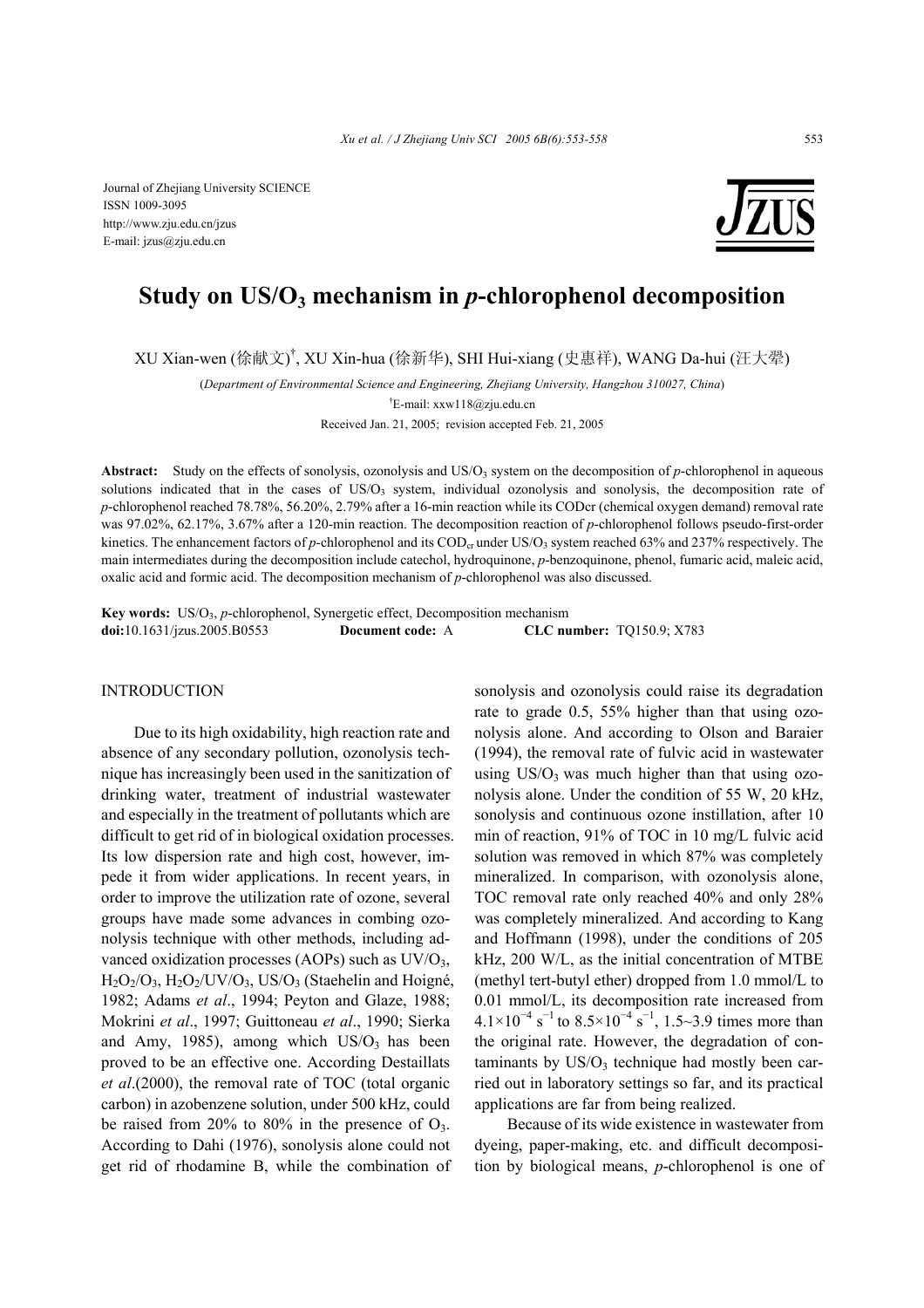129 key pollutants which are under strict control by the American Environment Protection Bureau. In this paper, *p*-chlorophenol is used as the model pollutant, and study of the efficiency of different techniques such as sonolysis, ozonolysis and  $US/O<sub>3</sub>$  on its decomposition showed that there was a synergetic effect of  $US/O_3$  system on the decomposition of *p*-chlorophenol. The *p*-chlorophenol decomposition mechanism under  $US/O_3$  system was discussed.

## EXPERIMENTAL METHODS

### **Chemicals**

Potassium indigotrisulfonate (USA), *p*-chlorophenol (>99.0%, CP), hydroquinone (>98.0%, AR), *p*-benzoquinone (>98.5%, CP), catechol (>98.0%, CP), phenol (>99.9%, AR), fumaric acid (>99.0%, CP), maleic acid (>99%−101%, CP), oxalic acid  $(>99.5\%, AR)$ , Na<sub>2</sub>S<sub>2</sub>O<sub>3</sub>, NaOH, H<sub>3</sub>PO<sub>4</sub> and other reagents were analytical grade. These reagents except potassium indigotrisulfonate were purchased from Shanghai Chemical Reagents Company.

#### **Sonochemical experiments**

Experiments were carried out in a made by us 200 ml glass jacket reactor in the bottom of which was a glass gas diffuser. The top of the reactor had five openings providing connections to a thermometer, a pipette for sampling, an ultrasonic probe head, and a tube each for feeding and venting the gas. A horn type ultrasonic transducer (made by Acoustics Institute of the Chinese Academy of Sciences) at 22 kHz with an active acoustic vibration diameter of 20 mm generated ultrasonic irradiations. The ultrasonic probe head was positioned about 2−3 cm below the surface of the solution with temperature regulated through a jacket circulation of fixed-temperature water in the outside cistern, while ozone was produced through a 3A ozone producer (Product of Hangzhou Rongxin Electronic Equipment Co. Ltd.).

First, a certain amount of *p*-chlorophenol solution was injected into the reactor and the ozone producer was opened. Then, in order to stabilize the gaseous  $O_3$  concentration, we maintained the gross amount of  $O<sub>3</sub>$  but diverted some outside and instilled the rest into the reaction solution through the gas diffuser. In the meantime, the ultrasonic transducer was turned on. In experiments on ozonolysis alone, this step was unnecessary and skipped. Samples were taken at regular intervals. Every time we took 2.0-ml samples except for measuring  $\text{COD}_{cr}$  alone, which was increased to 5 ml. The pH was adjusted with phosphoric acid and sodium hydroxide and the ionic strength was around 0.1 mol/L. In individual sonolysis experiments,  $O_2$  was instilled till saturation in the solution, then ultrasonic irradiation was introduced. Fixed amounts of  $Na<sub>2</sub>S<sub>2</sub>O<sub>3</sub>$  were added into the samples to remove the remnant  $O_3$ . Unless discussed otherwise, the experiments were typically carried out under the following conditions: initial mass concentration of *p*-chlorophenol solution: 46.22 mg/L  $(COD<sub>cr</sub> being around 74 mg/L)$ , solution temperature: 25 °C, pH value of the solution: 3, ionic strength: 0.1 mol/L,  $O_3/O_2$  flow rate: 40 ml/min, gaseous ozone mass concentration: 20.11 mg/L and ultrasonic power generation of transducer: 125 W.

To analyze the possible stripping of *p*-chlorophenol in the oxidation, a separate experiment of only oxygen without ultrasound was carried out. Measurements made before and after the experiment did not show significant change in the concentration of *p*-chlorophenol.

# **Analysis**

High-performance liquid chromatograph (HPLC, Shimadzu) was employed to analyze *p*-chlorophenol and its intermediates. Twenty-five ml aliquots of samples were injected into the HPLC. A mobile phase of phosphate buffer solution (pH=2)/methanol at 70/30 (v/v) was used for determining *p*-chlorophenol and its intermediates. The separation was performed using an ODS−18 reversed phase column at a flow rate of 1.0 ml/min and a column temperature of 25 °C. A UV detector with the wavelength set at 280 nm was used. Organic acid and chloride produced was determined by ion chromatograph (Metrohm 792 Basic IC). The ozone gas phase concentration was determined by standard methods (EPA, 1989). The concentration of ozone in the solution was determined by the indigo method (Bader and Hoigné, 1981). Analysis of the  $\text{COD}_{\text{cr}}$  was carried out using a titrimetric method (Xi *et al*., 1989).

The removal rate enhancement could be expressed by the promoting factor *f* defined as: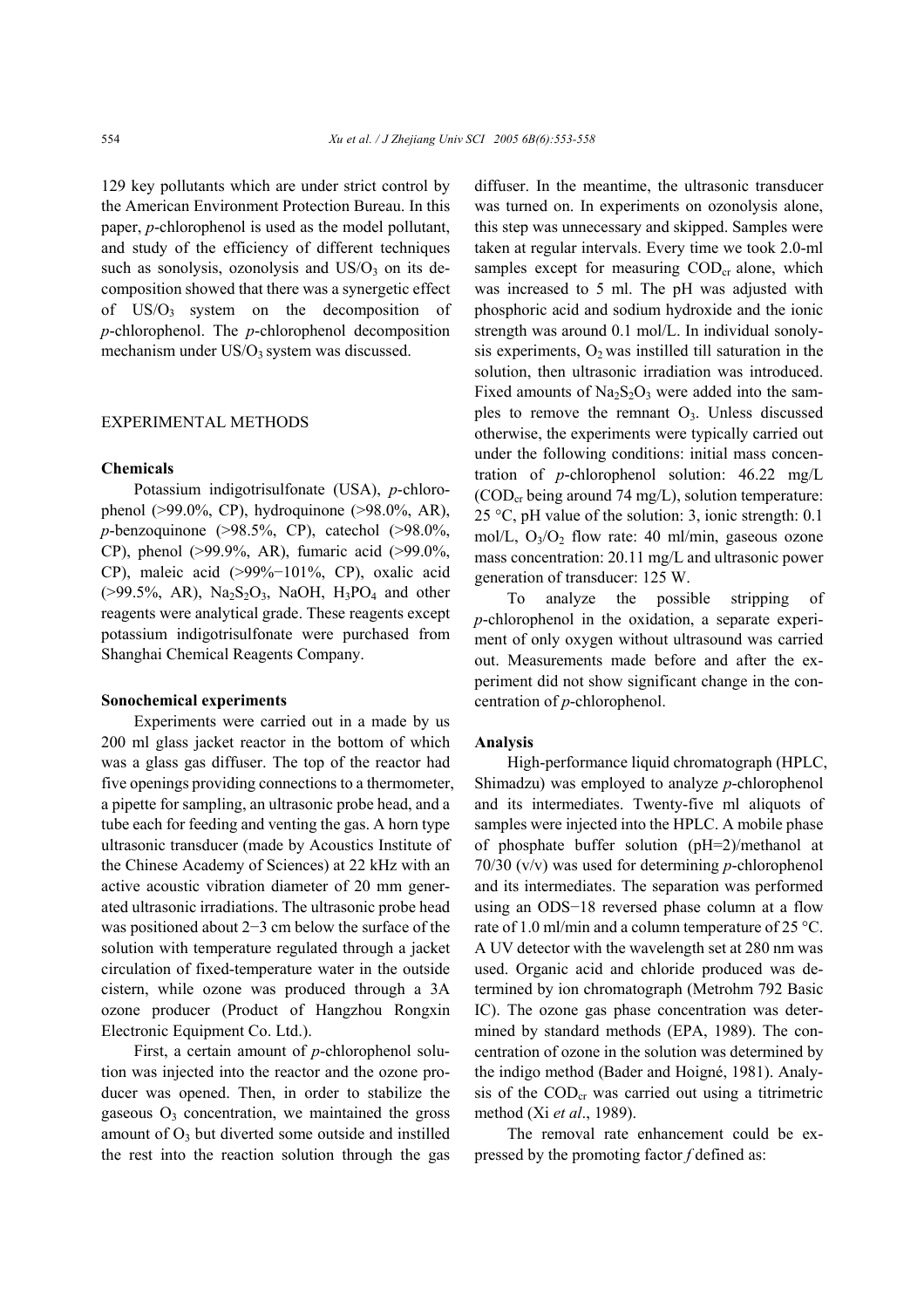$$
f = \left[k_{\text{US/O}_3} / \left(k_{\text{US/O}_2} + k_{\text{O}_3}\right) - 1\right] \times 100\%
$$

where,  $k_{\text{US/O}_3}$ ,  $k_{\text{US/O}_2}$ , and  $k_{\text{O}_3}$  represent the reaction rate constant in the sonolysis-ozonolysis process, sonolysis process and ozonolysis process, respectively.

#### RESULTS AND DISCUSSIONS

# **Comparison of the decomposition effects under different systems**

Fig.1 shows the decomposition of 46.22 mg/L  $p$ -chlorophenol and its  $\text{COD}_{cr}$  using different treatment systems, i.e., individual sonolysis, individual ozonlysis and  $US/O<sub>3</sub>$ . It was evident that  $US/O<sub>3</sub>$  was the most effective system for decomposing *p*-chlorophenol, while individual sonolysis was the least effective one. The *p*-chlorophenol decomposition after 16-min reaction was determined to be 78.78%, 56.20% and 2.79% under  $US/O_3$ , individual ozonolysis and individual sonolysis respectively, CODcr decomposition rate reached 97.02%, 62.17% and 3.67% after 120-min reaction. Since the  $\text{COD}_\text{cr}$ decomposition rate appeared to be distinctly lower than that of *p*-chlorophenol, it was possible that a series of intermediates were produced during the oxidization process of *p*-chlorophenol; these intermediates were later mineralized into organic acid,  $CO<sub>2</sub>$  and  $H<sub>2</sub>O$ .

#### **Decomposition kinetics**

As shown in Fig.2, it was found that the decomposition using the above three approaches fit in the following pseudo-first-order kinetics:

$$
\ln(c_0/c) = kt
$$

where,  $c_0$  and  $c$  are the initial mass concentration of *p*-chlorophenol or  $\text{COD}_{\text{cr}}$  (mg/L) at the reaction time *t*, respectively; *k* is the pseudo-first-order reaction rate constant  $(\text{min}^{-1})$  obtained by least square analysis, the linear regression equation is *y*=m*x*+b. The simulated reaction rate constants are listed in Table 1.



Fig.1 Efficiency of *p*-chlorophenol (a) and COD<sub>cr</sub> (b) re**moval in different systems**



**Fig.2 First-order degradation of** *p***-chlorophenol (a) and**  $\text{COD}_{\text{cr}}$  (b) due to sonication with  $O_2$ , ozonation, and **sonolytic ozonation**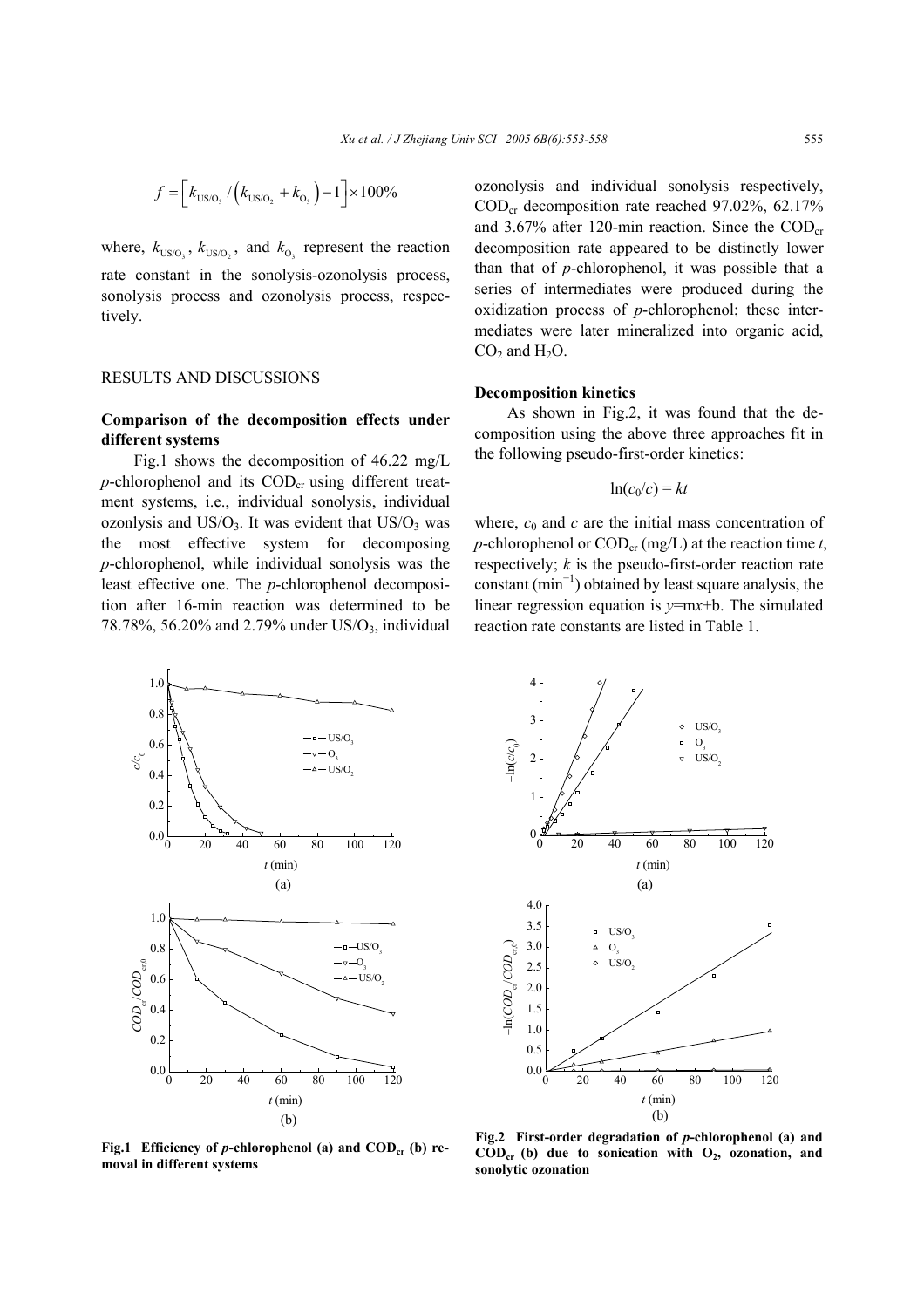**Table 1 Reaction rate constant (***k***) for** *p***-chlorophenol**  and COD<sub>cr</sub> removal

| Processes         | $k$ for <i>p</i> -chlorophenol<br>$(10^2 \text{min}^{-1})$ | k for $\mathrm{COD}_{\mathrm{cr}}$<br>$(10^2 \text{min}^{-1})$ |
|-------------------|------------------------------------------------------------|----------------------------------------------------------------|
| US/O <sub>2</sub> | $0.231 \pm 0.002$                                          | $0.0299 \pm 0.001$                                             |
| O <sub>3</sub>    | $7.291 \pm 0.353$                                          | $0.800 \pm 0.007$                                              |
| US/O <sub>3</sub> | $12.25 \pm 0.519$                                          | $2.799 \pm 0.234$                                              |

It was evident that in comparison with the individual sonolysis or ozonolysis, the combined process had synergetic effects in enhancing the removal rate of both *p*-chlorophenol and CODcr. *k* for *p*-chlorophenol removal. For example, in the combined process  $(0.1225 \pm 0.00519 \text{ min}^{-1})$  the removal rate was much greater than that obtained by the addition of the value of *k* obtained in the individual sonolysis process  $(0.00231 \pm 0.00002 \text{ min}^{-1})$  and in the individual ozonolysis process (0.07291±0.00353 min<sup>−</sup><sup>1</sup> ). The enhancement factor *f* was estimated to be about 63%. Similarly, the  $\text{COD}_{cr}$  removal rate enhancement factor was as high as 237%, much greater than that of the *p*-chlorophenol. The result indicated that the evolution of intermediates during *p*-chlorophenol decomposition was significantly accelerated in the combined process. It was concluded that the enhancement factors  $f$  we obtained under  $O_3$ , US and  $US/O_3$  systems were similar to those in the references (Destaillats *et al*., 2000; Kang and Hoffmann, 1998; Olson and Baraier, 1994) and that US/O<sub>3</sub> is an efficient oxidation technology.

## **Decomposition mechanism**

During acoustic cavitation, water is pyrolytically decomposed leading to the formation of hydroxyl and hydroperoxyl radicals as follows:

$$
H_2O \rightarrow H \cdot + \cdot OH
$$
  

$$
H \cdot + O_2 \rightarrow HO_2 \cdot
$$

In the bulk aqueous phase, ozone could be decomposed by OH<sup>-</sup>, or the conjugate base of  $H_2O_2$  $(HO<sub>2</sub><sup>-</sup>)$  to yield  $HO<sub>2</sub><sup>-</sup>$  and  $O<sub>2</sub><sup>-</sup>$  as shown below:

$$
O_3 + OH^- \rightarrow HO_2^- + O_2
$$
  
\n
$$
HO_2^- + H^+ \rightarrow H_2O_2
$$
  
\n
$$
O_3 + HO_2^- \rightarrow O_2^- + \cdot OH + O_2
$$
  
\n
$$
O_2^- + H^+ \rightarrow HO_2
$$

$$
O_3 + O_2 + HO_2
$$
  
\n
$$
O_3 + O_2^- \rightarrow O_3^- + O_2
$$
  
\n
$$
O_3^- + H_2O \rightarrow OH^- + O_2 + O_2
$$

The coupling of sonolysis with ozonolysis augments ·OH due to the decomposition of ozone. Ozone is decomposed thermolytically in the vapor phase of a cavitation bubble as follows (Hart and Henglein, 1986):

$$
\mathrm{O}_3 \rightarrow \mathrm{O} + \mathrm{O}_2
$$

The initial reaction yields atomic oxygen which reacts with water to form hydroxyl radical and hydrogen peroxides are produced subsequently as follows:

$$
O+H_2O \rightarrow 2 \cdot OH
$$
  
2 $\cdot OH \rightarrow H_2O_2$ 

Based on the above analysis, it could be well established that the combination of sonolysis and ozonolysis is a much more effective oxidation system than either alone since two  $\cdot$ OH are formed per O<sub>3</sub> molecule consumed. Therefore, the coupling of sonolysis with ozonolysis provides more ·OH due to the decomposition of ozone which partly accounts for the synergetic effects. *p*-chlorophenol and its byproducts can be directly pyrolysed in the cavitation bubble itself or its interfacial sheath, react with ozone and one of the active species generated by the combined sonolysis of water and ozone.

Theoretically, in *p*-chlorophenol solution with initial concentration of 46.22 mg/L, the chlorine group is 12.78 mg/L. In order to explore the decomposition mechanism of  $p$ -chlorophenol using  $US/O_3$ approach, the change of Cl<sup>−</sup> mass concentration was measured. Fig.3 shows that after 6-min reaction, the removal rate of *p*-chlorophenol was 36.24%, which means that although in theory Cl⊤mass concentration is 4.63 mg/L, it is actually 4.52 mg/L in practice or 97.62% of the former; while after 36 min, the removal rate of *p*-chlorophenol reaches 99.68%, that is, in theory, Cl<sup>−</sup> concentration is 12.73 mg/L, compared with 12.49 mg/L in practice or 98.11% of the former. In view of unavoidable experimental errors, it can be inferred that chlorine is the first group removed in the decomposition process of *p*-chlorophenol.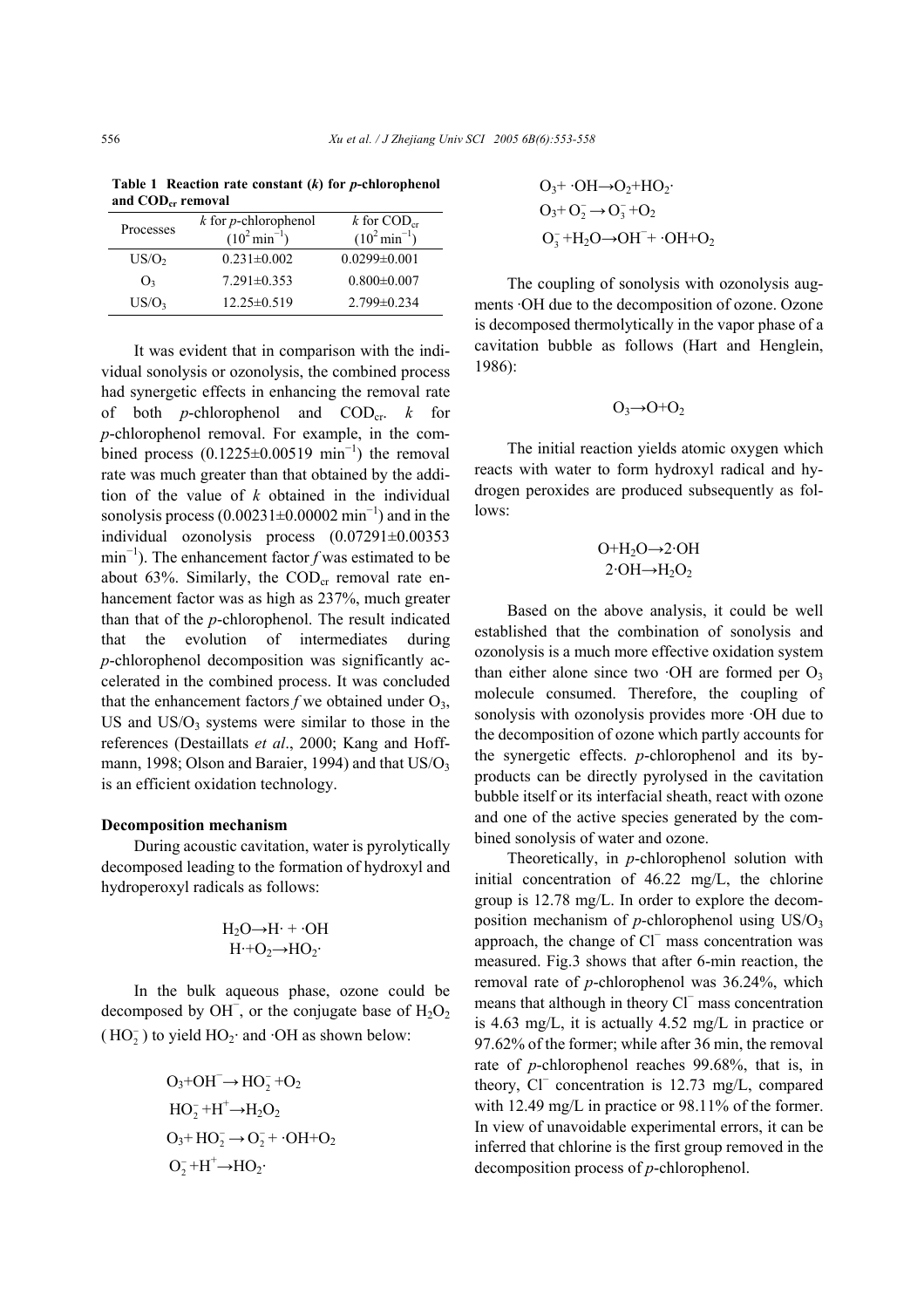

**Fig.3 Mass concentration change of** *p***-chlorophenol and Cl<sup>−</sup>**

Through HPLC and IC, catechol, hydroquinone, *p*-benzoquinone, phenol, fumaric acid, maleic acid, oxalic acid and formic acid were detected as the intermediates of *p*-chlorophenol decomposition (HPLC spectra shown in Fig.4) among which hydroquinone and *p*-benzoquinone were the most concentrated. Fig.5 indicates the mass concentration changes of hydroquinone, *p*-benzoquinone and catechol. At the initial stage, the mass concentration of hydroquinone increases quickly and after 8 min, reaches its maximum (2.49 mg/L), and finally decreases to 0 after 50 min. While *p*-benzoquinone reaches its maximum mass concentration (12.41 mg/L) and after 10 min, the reaction becomes much slower. As a result, little catechol is produce, and its maximum mass concentration reaches only 0.31 mg/L, stopped there after 25 min.

It can be derived from the experiments results that, *p*-chlorophenol decomposition can be divided into three stages: first, no matter whether it is in thermo-decomposition at cavitation bubble interfacial sheath or in reaction of  $O_3$  and  $\cdot$ OH, it was the chlorine groups that were first removed, which resulted in phenol. Second, though the hydroxyl group is an electron density-enhancing substituent whose inductive effect and conjugative effect result in the *ortho* and/or *para* positions having higher electron density than the hydroxyl group; the electrophilic reaction favors a high electron density position with the phenol molecule being reactive substrate for electrophilic reaction and the *ortho* and/or *para* positions to the hydroxyl group being first attacked by  $O_3$  and  $\cdot$ OH. Besides, as the steric effect of *para* position is not as obvious as that of *ortho* position, phenol was rapidly turned into hydroquinone and a small quantity of catechol with  $O_3$  and  $\cdot$ OH; then hydroquinone turns into *p*-benzoquinone rapidly by dehydro reaction. Third, the above intermediates decrease and through ring opening, furtherly oxidized into fumaric acid, maleic acid, oxalic acid and formic acid which were finally turned into  $CO<sub>2</sub>$  and  $H<sub>2</sub>O$ .



Fig.4 The HPLC spectra: intermediates in US/O<sub>3</sub> system **after 10 min reaction** 

A: Phenol; B: *p*-chlorophenol; C: Catechol; D: *p*-benzoquinone; E: Hydroquinone; F: Fumaric acid; G: Maleic acid; H: Oxalic acid



**Fig.5 Intermediates mass concentrations**

Over all, the whole reaction process of  $p$ -chlorophenol under US/O<sub>3</sub> could be described as follows: